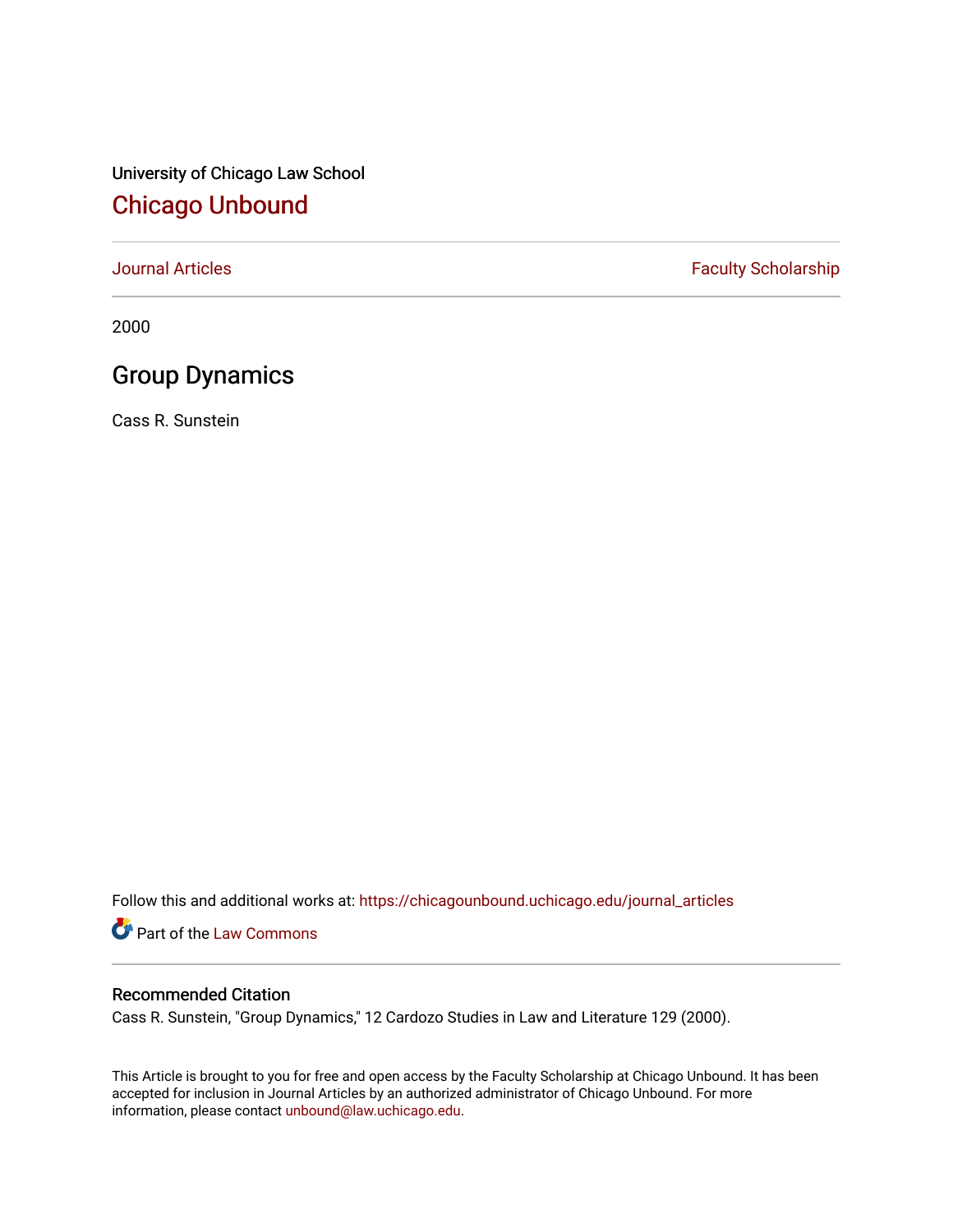*Group Dynamics*

Cass R. Sunstein

My goal here is to cast some light on a particular puzzle. Why did the overwhelming majority of Republicans - representatives and citizens alike - support the impeachment of President Clinton? Why did the overwhelming majority of Democrats - inside and outside of Congress **-** oppose impeachment? Consider some remarkable numbers. In the House of Representatives, 223 of 228 Republicans, or 98%, voted for impeachment on at least one count, whereas five of 206 Democrats, or 2%, voted for impeachment on at least one count. In the Senate, **51** of **55** Republicans, or 93%, voted to remove the President from office, whereas 0 of 45 Democrats, or 0%, voted to remove the President from office. Within the citizenry, there also were exceedingly sharp divisions, with the vast majority of Democrats believing that impeachment would be a mistake, and the vast majority of Republicans believing exactly the opposite. (Independents typically opposed impeachment and helped produce the large anti-impeachment numbers among the public as a whole.) What accounts for this difference?

It is far too simple to say that one group was right and another wrong (though I believe that this is true'). Whatever the appropriate stance on the impeachment question, it simply defies belief to suggest that this pattern of judgments is what one would expect if each person, whether ordinary citizen or legislator, had been consulting his own conscience; surely independent judgments would have led to far more defections from the party line. I think that this is particularly true on the Republican side. Did so many Republicans really believe, in principle, that the President should be removed from office? But it is plausibly true on the Democratic side as well. This level of party solidarity is not what one would expect if people independently were consulting their consciences.

With respect to legislators, as opposed to ordinary citizens, perceived electoral self-interest undoubtedly played a role. For example, a vote by a Republican to defect from the party position might have played well with the general electorate, which was averse to impeachment; but it also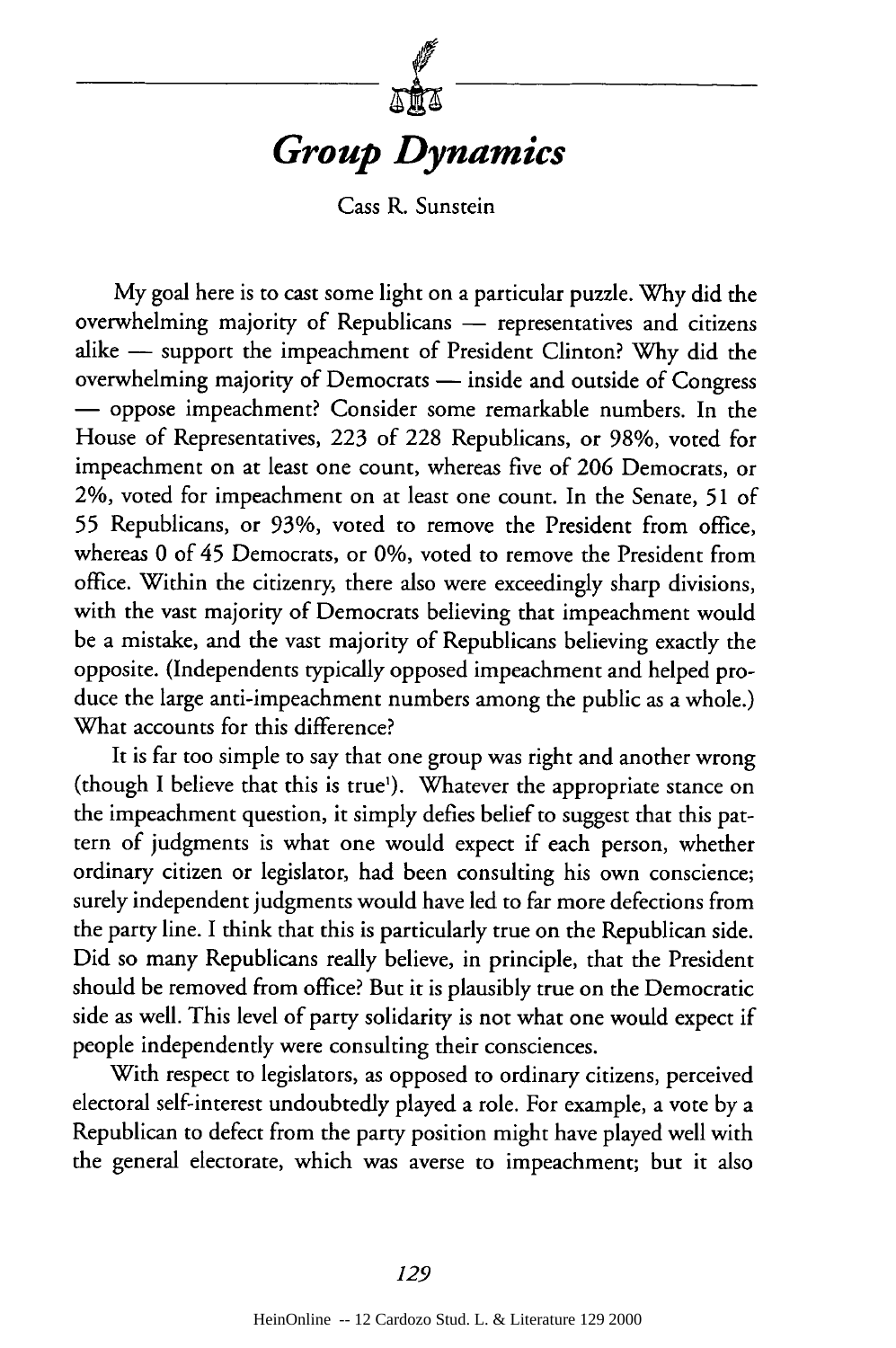might have increased vulnerability to a primary challenge within the party, and in any case, have caused the defector a series of problems with party leadership. For many Republicans, and for many Democrats, a defection might have seemed much more trouble than it was worth. But at least on a straightforward account of electoral self-interest, it is not plausible to attribute all of these votes to perceived electoral pressures. Many Republicans and many Democrats would hardly have risked the political wrath of voters if they had voted otherwise on impeachment. At least some of them were free to vote as they wished. Some of them probably would have been helped, not hurt, if they had defected; certainly this is true for some Republicans, and it defies belief, again, to suggest that it was not true for any non-defecting Democrats.

Even if we could explain the votes of representatives in terms of electoral self-interest, it remains necessary to explain the sharply divergent positions of citizens, with the dramatic split between people who identify themselves with the two parties. Of course, Democrats tend to like President Clinton much more than Republicans do. But on what ground would so many self-identified Republicans support impeachment, and so many self-identified Democrats oppose it?

I believe that much of the answer to the otherwise puzzling pattern of judgments lies in certain characteristics of collective deliberations characteristics that tend to push groups in predictable directions. Above all, the pattern seems to have a great deal to do with *group polarization* a process that leads groups in a more extreme version of the direction indicated by their original tendency. An understanding of group polarization helps explain some alarming behavior by individuals in social settings. It also sheds some new light on party-line voting. At the same time, it raises a series of questions and doubts about processes of public deliberation, especially but not only in the context of highly visible controversies like impeachment.

There is a warning here, for the future, about a political process in which like-minded people talk principally to one another. The warning is that this kind of talk can lead to extremism, through entirely predictable processes; and when various groups go in opposite extreme directions, misunderstanding, confusion, accusation, and sometimes even violence may well be the result.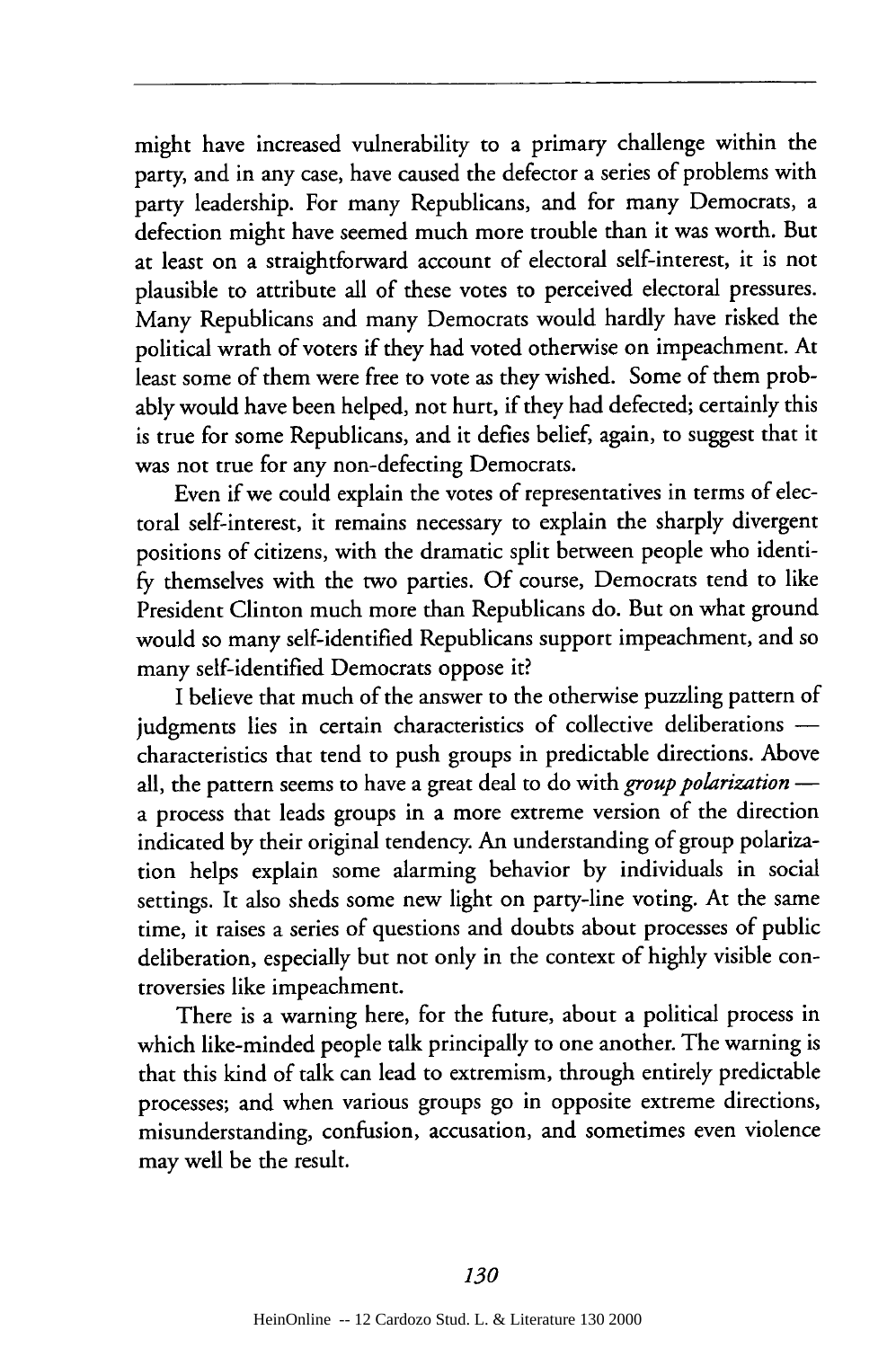#### *L Group Polarization*

Although it has received little attention in law and political theory, group polarization is one of the robust findings in social psychology? The central point here is that the outcome of a group deliberation tends to be a more extreme version of the tendency indicated by the initial predisposition of group members. Deliberating groups thus move not toward the middle, but toward within-group extremes. For example, a group of people who tend to oppose affirmative action is likely, after discussion, to oppose affirmative action with some vehemence. Those inclined to support gun control will, after discussion, do so with great enthusiasm. People who tend to think well of an ongoing military build-up will strongly favor a military build-up after discussing the problem with one another. Those who believe that President Clinton is likely a victim of a concerted rightwing attack are likely, after talking together, to think that this is undoubtedly the case. Those who fear that the President is a criminal and a liar who is protected by an indifferent public and an obsequious media are likely, after talking together, to believe that this is a very optimistic picture of the situation, one that is far too favorable to President Clinton.

There are two explanations for group polarization, involving two different mechanisms. Each of the mechanisms plays a role in producing group polarization and, as we shall see, each of them played a role in the impeachment debate. The first is based on *persuasive arguments.* The idea here is that people respond to the arguments made by others, and the argument pool, in a group with some initial disposition, will be strongly skewed in the direction of that disposition. Thus, a group whose members tends to oppose affirmative action will hear a large number of arguments in favor of abolishing affirmative action and a comparatively fewer number of arguments for retaining it. If people are listening, they will have a stronger conviction, in the same direction from which they began, as a result of deliberation. If people believing that President Clinton's impeachment was a constitutional atrocity speak to one another, they will be entrenched in this belief as a result of conversation together, simply because they will hear a range of arguments to this effect (and few good arguments the other way). There is considerable empirical support for the view that the argument pool has this kind of effect on individual views.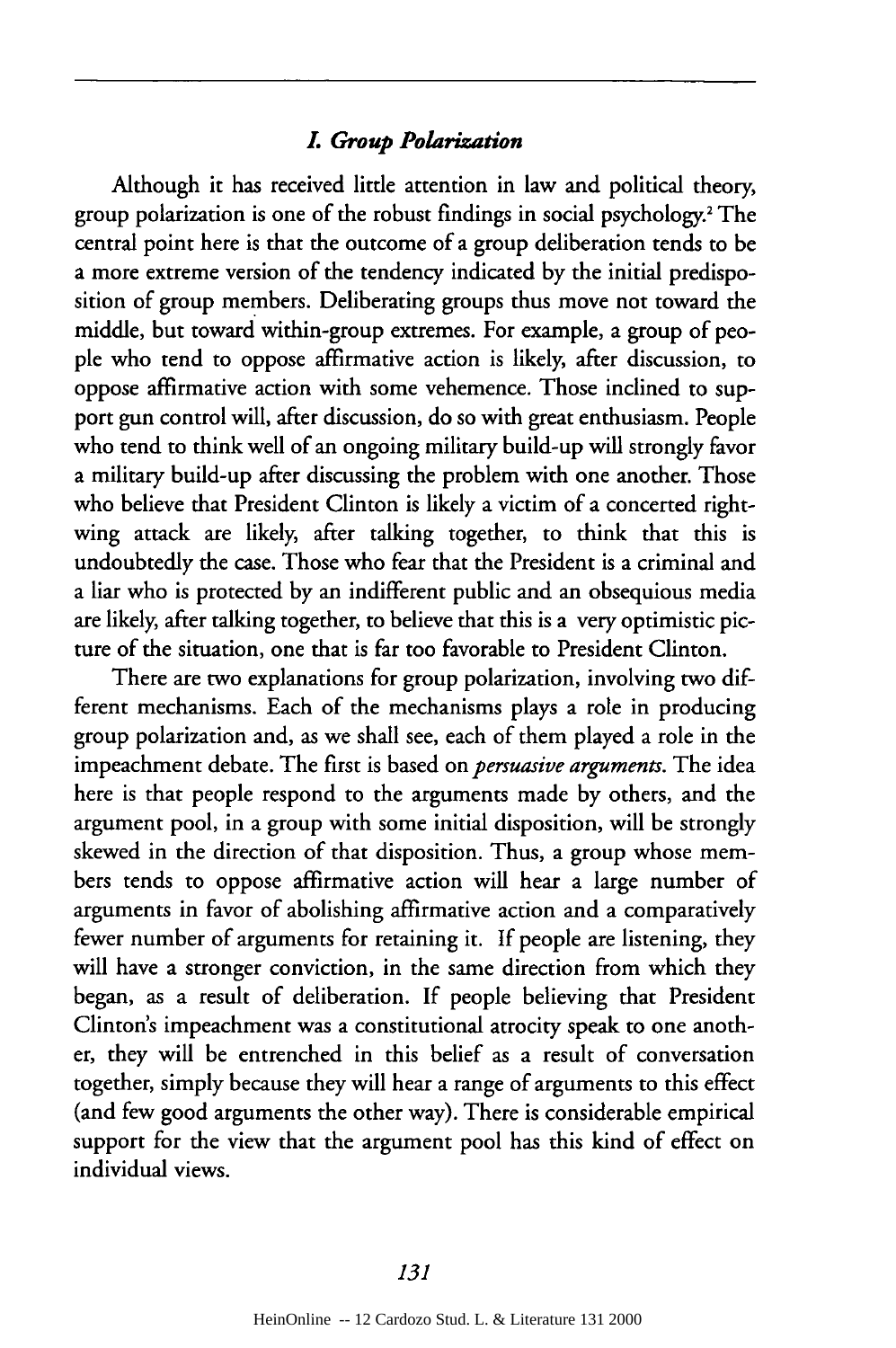The second mechanism has to do with *social influence.* The central idea here is that people have a certain conception of themselves and a corresponding sense of how they would like to be perceived by others. Most people like to think of themselves as different from others, but only in the right direction and to the right extent. If you think of yourself as the sort of person who favors gun control less than most people do (because, let us say, you think that you are unusually disposed to reject liberal homilies), you might shift your position once you find yourself in a group that is very strongly in favor of gun control. If you stay where you were, you may seem less favorably disposed toward gun control than most group members, and this may be disconcerting, thus producing a shift. Or if you believe that you have a comparatively favorable attitude toward affirmative action, discussion with a group whose members are at least as favorable as you are might well push you in the direction of greater enthusiasm for it. Having heard group members, you might move your stated position, simply in order to maintain a certain self-conception and reputation, as one who likes affirmative action a bit more than most people do. If you want to seem to be unfavorably disposed to President Clinton, and so consider yourself, you may support impeachment in a group that does the same, not because you have a considered judgment in favor of impeachment, but because you do not want to seem, in the eyes of the group, to be a defender of President Clinton. There is a great deal of evidence that social influence is an independent factor behind group polarization; consider in particular the fact that mere exposure to the views of others can have this effect, even without any discussion at all.

These points raise many questions about the value of deliberation and about the whole ideal of deliberative democracy, which lies at the heart of our constitutional order.' Of course, we cannot say, from the mere fact of polarization, that there has been a movement in the wrong direction; perhaps the more extreme tendency is better. But when group discussion tends to lead people to more strongly held versions of the same view with which they began, it may be nothing to celebrate. If social influences, rather than a full appreciation of relevant reasons, incline people in certain directions, the shifts that result may have very little to do with the merits. Those who believe in deliberation are likely to be pleased to find that arguments and reasons have an impact. But if the impact is a product of a skewed argument pool, the resulting changes in judgment may be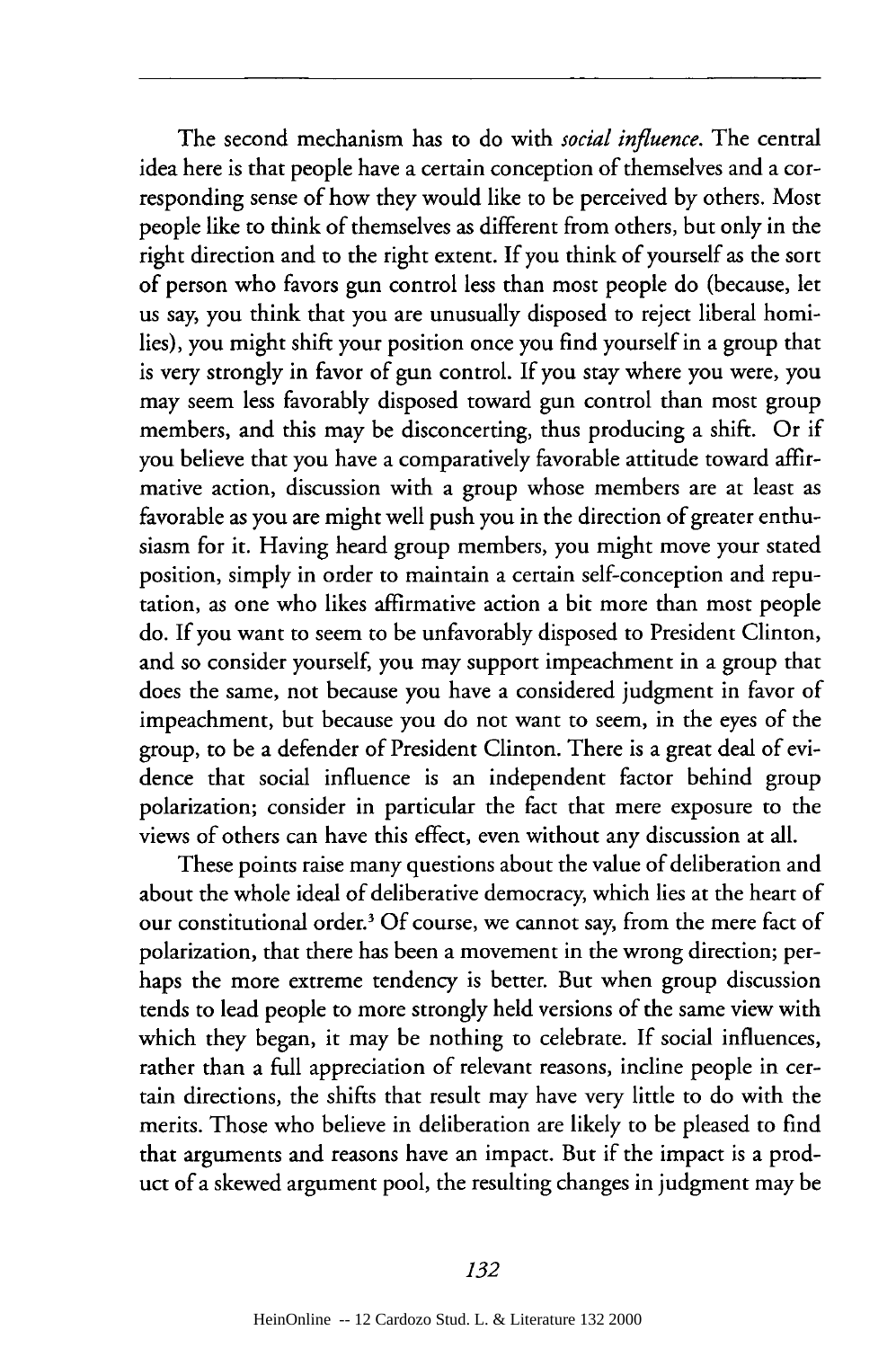a product of happenstance and distortion, rather than better thinking. I will return shortly to the relationship between the impeachment vote and group polarization.

## *I Cascades*

The empirical findings on group polarization closely connect to theoretical work on social "cascades."4 The question here is why social groups sometimes move quite rapidly in some direction or another and why groups of like-minded people may move rapidly toward or against an extreme outcome, such as impeachment.

## A. Information and Informational Cascades

A central point here is that when individuals lack a great deal of private information, often they rely on information provided by the statements or actions of others. If A is unaware whether abandoned toxic waste dumps are hazardous, he may be moved in the direction of fear if B seems to think that fear is justified. If A and B believe that fear is justified, C may end up thinking so too, at least if she lacks independent information to the contrary. If A, B, and C believe that abandoned hazardous waste dumps are hazardous, D will have to have a good deal of confidence to reject their shared conclusion. The result of this process can be to produce cascade effects, as large groups of people end up believing something - even something that is false - simply because other people seem to believe it too.

The same processes should be at work for political, legal, and moral questions; in fact we easily can imagine political, legal, and moral cascades **-** even pro-impeachment and anti-impeachment cascades. The same process may work for political candidates, as a fad develops in favor of one or another - a cascade with victory-producing or ruinous consequences. Sometimes people are not entirely sure whether affirmative action is a good idea, whether capital punishment should be imposed, whether the Constitution protects the right to have an abortion, whether it is wrong to litter or to smoke, whether perjury counts as a high crime or misdemeanor. Many people, lacking firm convictions of their own, may end up believing what (relevant) others seem to believe. There is an obvious analogy here to the persuasive arguments account of group polarization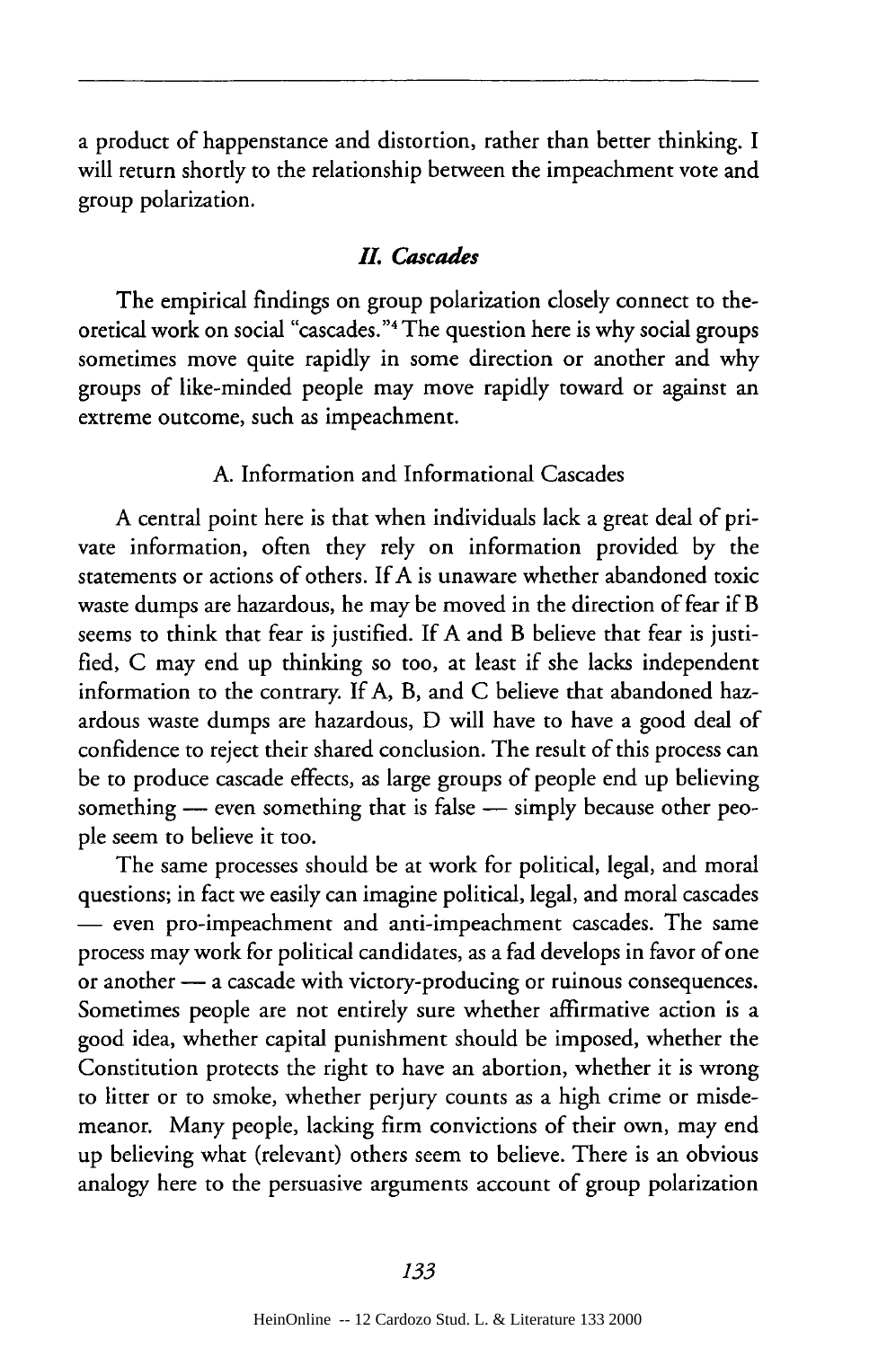- though for cascade effects, what is crucial is the very fact of the belief, not its grounds.

If the literature on cascades is correct, the White House was right to be worried about any small shift in public opposition to impeachment. If (as I suspect) many ordinary citizens were not really sure if the President should be removed from office, the large percentages who opposed removal were *fragile*. A small shift in the direction of pro-impeachment sentiment - from 70% against to, say, 58% against, and falling - could have started a cascade effect, if what people thought was dependent on what (they thought) others thought.

#### B. Reputation and Reputational Cascades

Thus far the discussion has involved informational pressures and informational cascades. When information is at work, people care about what other people think because they do not know what to think, and they rely on the opinions of others to show what it is correct to think. But there can be reputational pressures and reputational cascades as well.<sup>5</sup> Here people are influenced by what others say and do, not because they think that those others are likely to be correct (that would be an informational influence), but because they want to preserve their reputations. The basic idea is that people care about what others think of them, and they speak out, or remain silent, partly in order to cultivate the approval of others, even at the price of failing to say what they really think.

Suppose, for example, that A believes that hazardous waste dumps pose a serious environmental problem; suppose too that B is skeptical. B may keep quiet, or even agree with A, not because B thinks that A is right, but simply in order to preserve A's good opinion. C may see that A believes that hazardous waste dumps pose a serious problem and that B seems to agree with **A;** C therefore may voice agreement even though privately she is skeptical or ambivalent. It is easy to see how this kind of thing might happen with intense political debates. People who believe that President Clinton is a liar and a criminal might be entirely quiet in some contexts or even agree wholeheartedly with people who speak out on President Clinton's behalf. People who believe that impeachment was a terrible idea might not say so, and even may endorse impeachment, simply to preserve their reputations in certain communities. Undoubtedly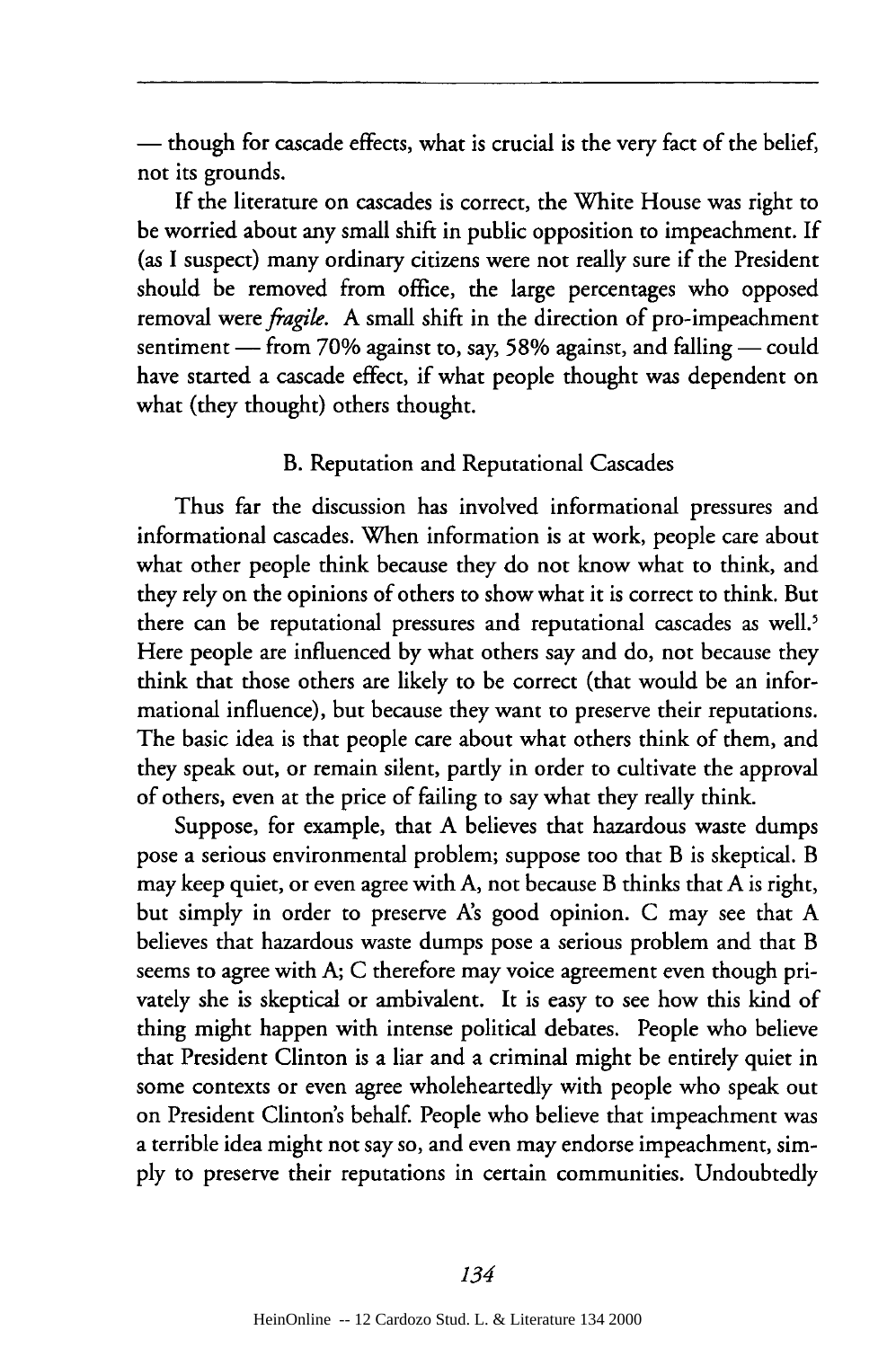this happened among some of those who supported impeachment, including within the House of Representatives.

The consequence of all this can be cascade effects  $-$  large social movements in one direction or another - when a number of people appear to support a certain course of action simply because others (appear to) do so. Here, as with informational forces, what is true for publicly stated factual claims can be true as well for moral, legal, and political claims. This phenomenon is of course analogous to the social influence explanation of group polarization. The only difference is that the social influence explanation concerns presentation to self as well as presentation to others.

#### *III The Dynamics of Impeachment*

How does all this bear on the impeachment of President Clinton? At first glance the answer is straightforward, and what has been said thus far should supply the rudiments of a basic account.

#### **A.** The Basic Account

Consider informational forces first. In both Congress and the nation, Republicans were talking mostly with Republicans; Democrats were talking mostly with Democrats. The result of these two largely independent sets of deliberations was to deepen the Republicans' commitment to impeachment, to heighten the sense that the President had indeed committed a high crime, to suggest that the President's arguments were weak and self-serving - and at the same time, to strengthen the sense, among Democrats, that Judge Starr was an unprincipled zealot, that the grounds for impeachment were implausible, and that this was something not very far from a *coup d'etat* on the part of the far right.

To be sure, many diverse arguments were available to representatives and citizens alike; it was not as if the pro-impeachment or anti-impeachment case was invisible to those who disagreed with it. But it does seem reasonable to think that many Republicans, perhaps especially among the citizenry, were affected by a distorted argument pool, in which all or most of the articulated points had to do with the President's violation of his oath of office and failure to tell the truth under oath. In the relevant discussions, the best arguments on the President's behalf appeared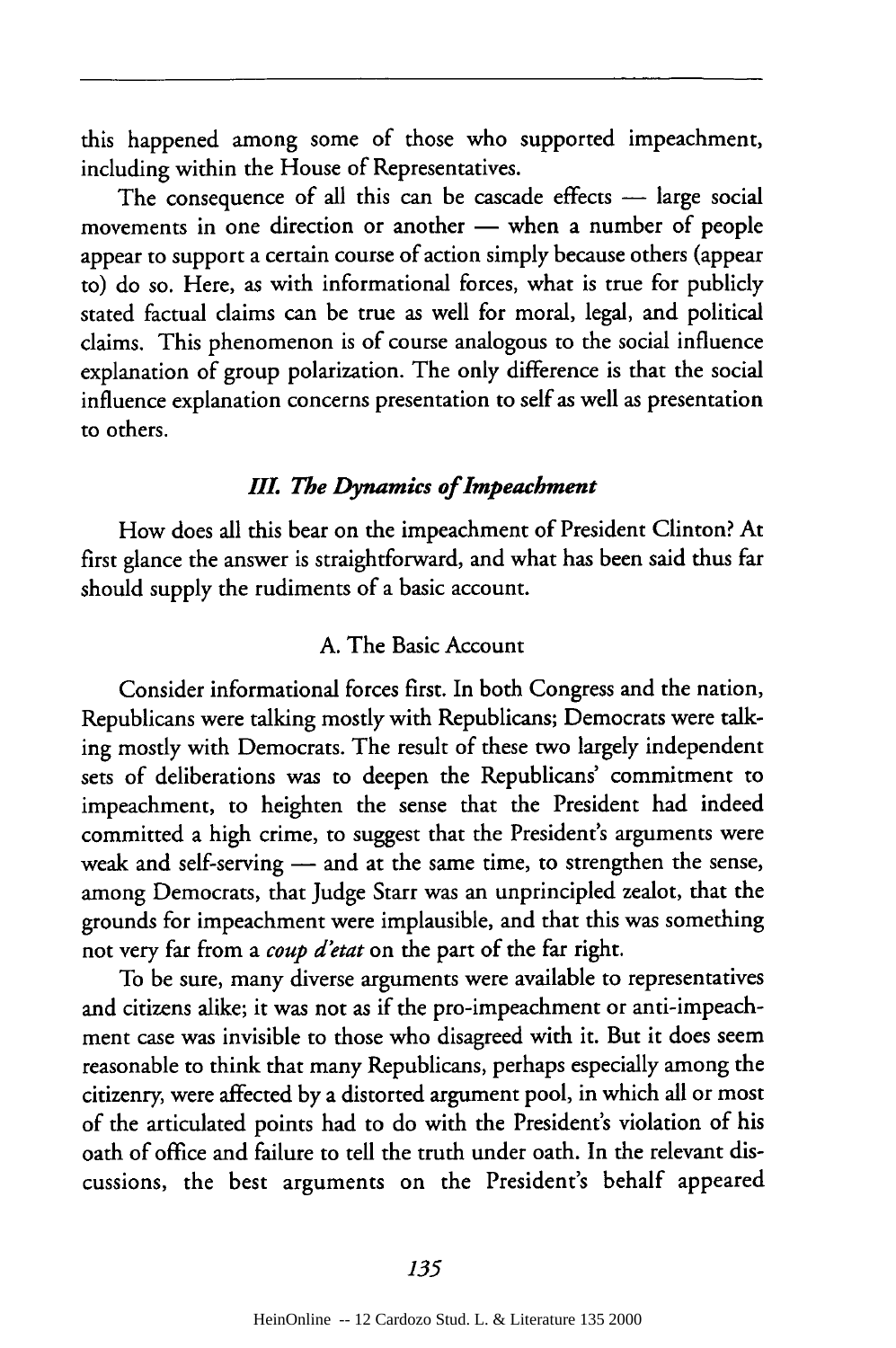infrequently, and when they appeared, they were likely to have been made half-heartedly. Many discussions among Democrats were affected by a similar skewed pool of arguments, in which the best claims on behalf of impeachment were not mentioned. No wonder that both groups would tend to polarize toward a more extreme version of views originally held.

Social influences and reputational forces were undoubtedly at work as well. A Republican who rejected impeachment - whether representative or citizen - would be signaling that he was a certain sort: one who was willing to defect from the general party-line view that serious misconduct by the President warranted removal from office. Any particular Republican could be sending out a large signal of tolerance for illegality and misconduct by high-level Democrats. Indeed, the signal could be far more dramatic and extreme than anything the defector might have intended. And for representatives in particular, the consequence could be severe reputational sanctions, both within the House of Representatives and at the next election. If a range of Republicans could be convinced to reject impeachment, the signal would of course be muffled, and perhaps a cascade of anti-impeachment votes would be expected. There is safety in numbers. But the collective action problem was quite serious; without concerted action by a nontrivial number of Republicans, any particular defector would be in potential trouble.

The same dynamic was at work for any Democrat who favored impeachment. The signal would be one of capitulation to a Republican witch-hunt - a signal that would be all the louder if very few Democrats were defecting. Once defections started, they could be hard to stop, because after a certain tipping point, the loud signal would be muffled. Thus, if a few Democrats had called for impeachment, a cascade could happen here as well. This was the White House's worst nightmare; it explains why the White House believed it indispensable to keep as many Democrats as possible in line.

Here, then, is my basic account of the extraordinary party-line judgments among the citizenry at large, and also of the votes in both the House and the Senate. These were case studies in group polarization. Those who spoke with one another fortified their own preexisting views and made them all the more extreme. In this light, it should be unsurprising to find the change of heart from Republicans, such as Henry Hyde, who initially contended that impeachment should occur only if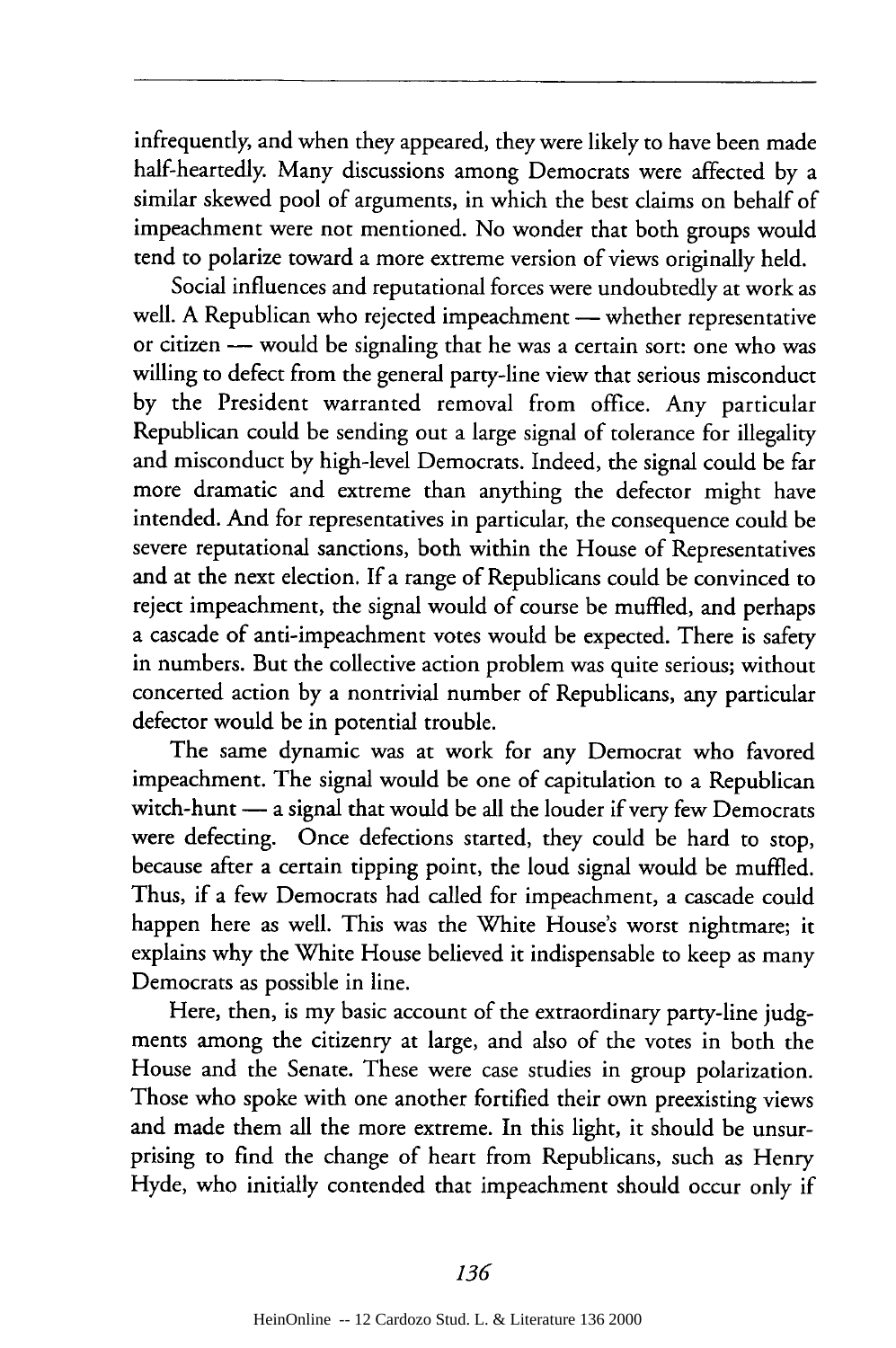there was bipartisan support for it. Once the logic of group polarization set in, this moderate view was bound to shift.

#### B. Of Representatives and Constituents

Of course, there are some differences between the legislative process and the contexts in which group polarization has been studied, above all because members of Congress are subject to external political sanctions. Even if members are persuaded that a certain course of action makes best sense, they may vote otherwise simply because of what their constituents want. Hence a limited argument pool, for members of a particular party, may matter much less than a clear signal from people back home. This point may explain some of the defections on both sides; certainly it explains why some members are able to resist party pressures and the logic of group polarization. Unambiguous electoral signals can be a powerful buffer against that logic (though for reasons I have given, the signals themselves may be a function of group polarization within the electorate).

The same point bears on the relevance of social influence. Members of the Republican Party are likely to care a great deal what fellow Republicans think of them; but they probably care still more about what local voters think of them. To be sure, the two are not independent of one another. If a certain Republican seems like an outlier among Republicans generally - for example, if he seems less sympathetic to impeachment than his colleagues — his electoral prospects might be damaged simply by virtue of this signal. But analytically the two are different. Here too the votes of constituents may matter more than group deliberations (taking members of the same party as the relevant group).

Because of the differences between representatives and constituents, it is even reasonable to think that polarization is likely to be more serious among the latter rather than the former. We can imagine a society  $-$  and it is not so far from our own - in which Republicans speak mostly with each other, at least about the issue of whether President Clinton should be impeached; we can imagine a society in which, on the same issue, Democrats speak mostly with one another too. If this is the situation, polarization should occur within political camps. Republicans will veer pro-impeachment; Democrats will veer anti-impeachment. Of course, there are multiple independent reasons why this may be so. Democrats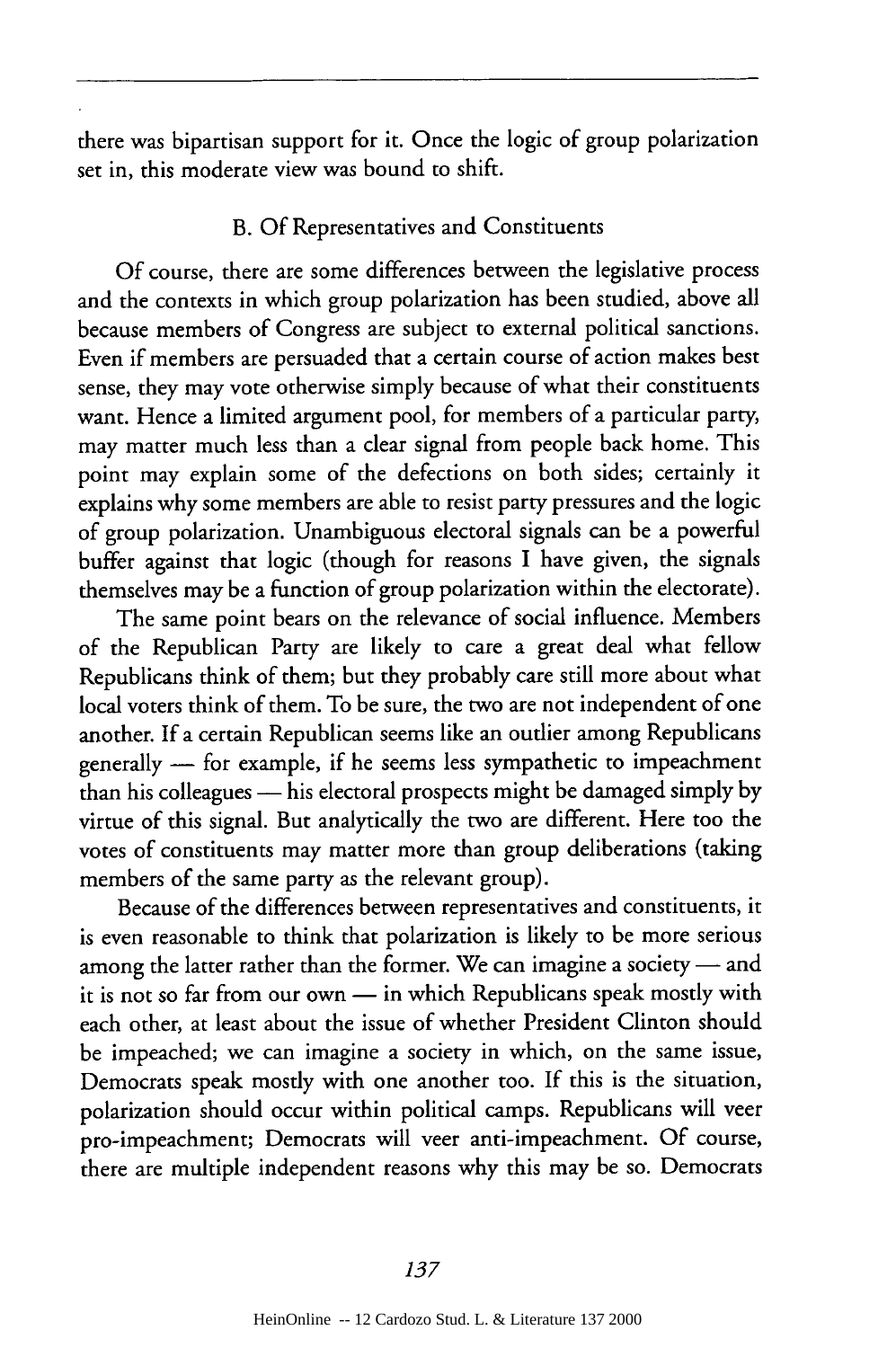tend to like President Clinton, and Republicans tend not to like him. But part of electoral polarization, on the question of impeachment, is undoubtedly a result of the social mechanisms discussed here.

#### *IV Conclusion andA Warning*

What lessons do these points have for party dynamics, especially in the context of highly visible public debates? Certainly they do not explain all of the picture. But they provide part of any account of why a vast majority of Republicans may think one thing and a vast majority of Democrats the opposite, when independent judgments by members would seem to make this pattern entirely inexplicable. For representatives, simple electoral calculations undoubtedly play a role; but a great deal depends on the limited information pool in the relevant communities and the particular signal given by defectors from the party. In the context of impeachment, I do believe that this helps explain an otherwise very puzzling set of judgments, perhaps above all the remarkable solidity of Republican pro-impeachment judgments in circumstances in which the Constitution and large percentages of the public seemed to argue in the other direction. And if the explanation contains some truth, it helps account for party-line thinking more generally, within legislatures and within the citizenry  $-$  and raises a host of questions and doubts about the value and the consequences of group deliberation.

Of course, nothing I have said here demonstrates that group polarization moves people in bad directions. We can imagine many contexts in which it is entirely appropriate for people to end up with a stronger version of their initial position; perhaps discussion clarifies matters, and perhaps the argument pool, limited though it inevitably is, makes people see things in a more reasonable light. But nothing in the mechanisms that underlie polarization makes this inevitable. The most serious problems are likely to arise when deliberating groups, insulated from one another, polarize to more extreme positions partly because of their very insulation. In these circumstances, large groups - with initial tendencies that are different but not so very different - can shift in extreme opposite directions, with little understanding of how it is that they have ended up in such different positions. It is in this setting that group polarization carries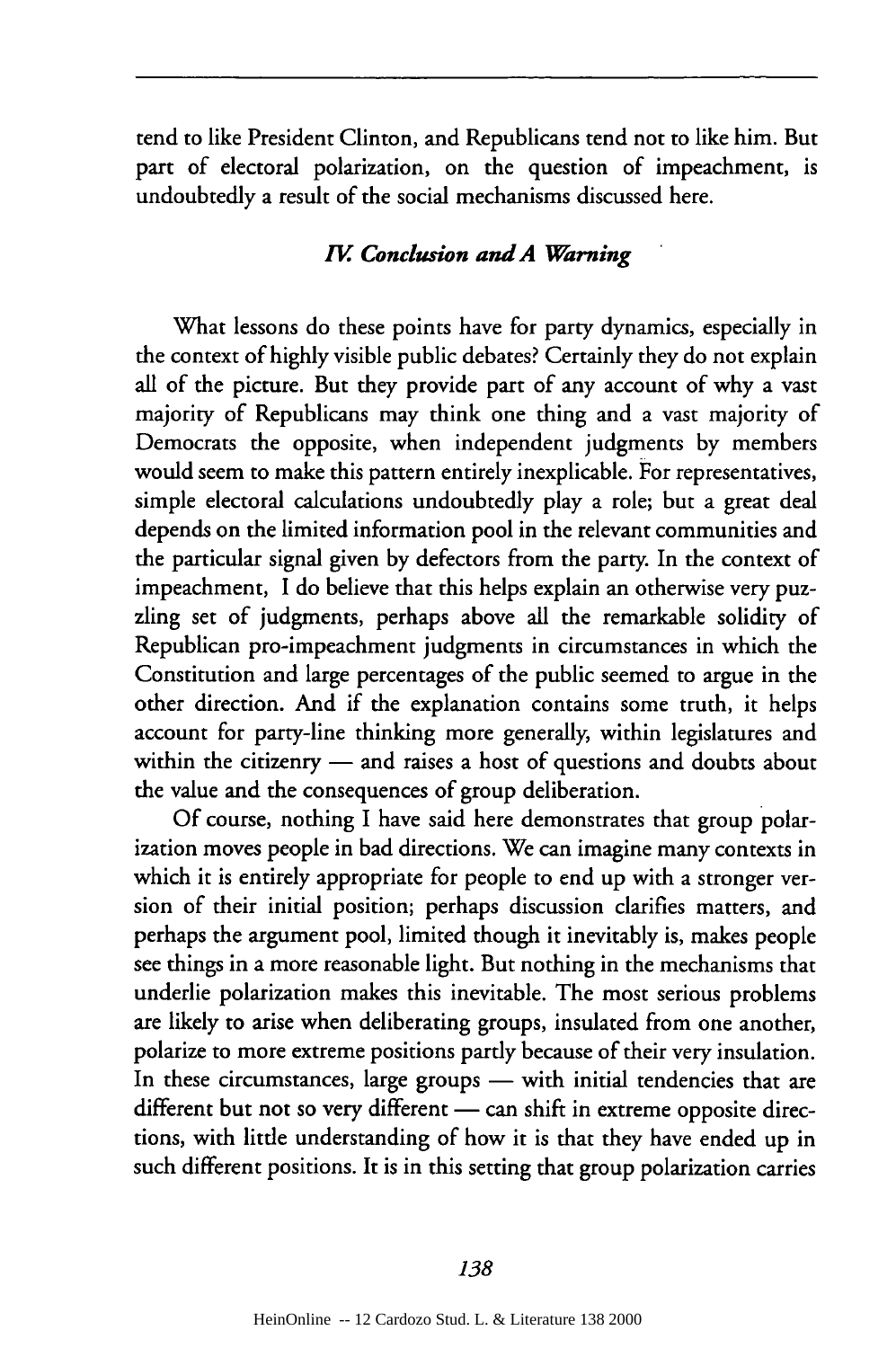a risk of balkanization, confusion, and even violence.

The nation managed to avoid the worst of these problems in connection with impeachment, though in my view members of both parties  the Republicans even more than the Democrats – suffered a great deal from their failure to engage the arguments put forth **by** the other side. **If** there is a warning here, there is therefore a lesson as well, about the need for deliberating groups to avoid the forms of insulation that can lead them, **by** the laws of social interaction, in unjustifiably extreme directions.

*<sup>1</sup> See* Cass R. Sunstein, "Impeaching the President," 147 *University of Pennsylvania Law Review* **279 (1998).**

<sup>2</sup> *See* Cass **R.** Sunstein, "Deliberative Trouble? **Why** Groups Go To Extremes," *Yale Law Journal* (forthcoming October 2000).

**<sup>3</sup>** *See* Jon Elster, ed., *Deliberative Democracy* (Cambridge: Cambridge University Press, **1998).**

*<sup>4</sup> See* Sushil Biikhchandani et al., "Learning from the Behavior of Others," *The Journal of Economic Perspectives: a Journal of the American Economic Association* (Summer **1998), p. 151.**

**<sup>5</sup>** *See* Timur Kuran, *Public Lives, Private Truths* (Cambridge: Harvard University Press, **1996).**